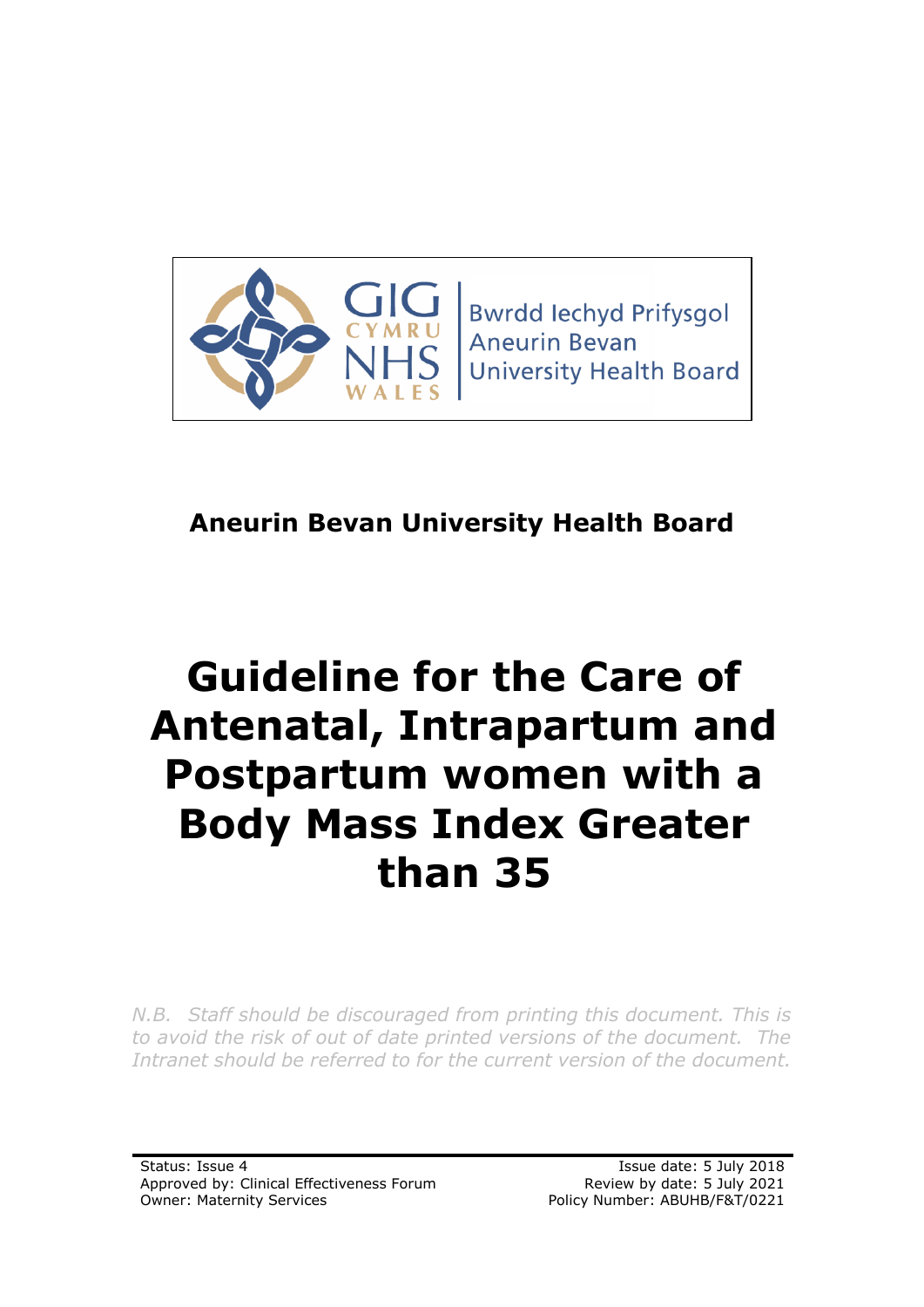#### **Contents:**

| Appendix 1 Classification of BMI                             |  |
|--------------------------------------------------------------|--|
| Appendix 2 Maternal and fetal risks in women with a BMI > 35 |  |
| Appendix 3 National Project Findings                         |  |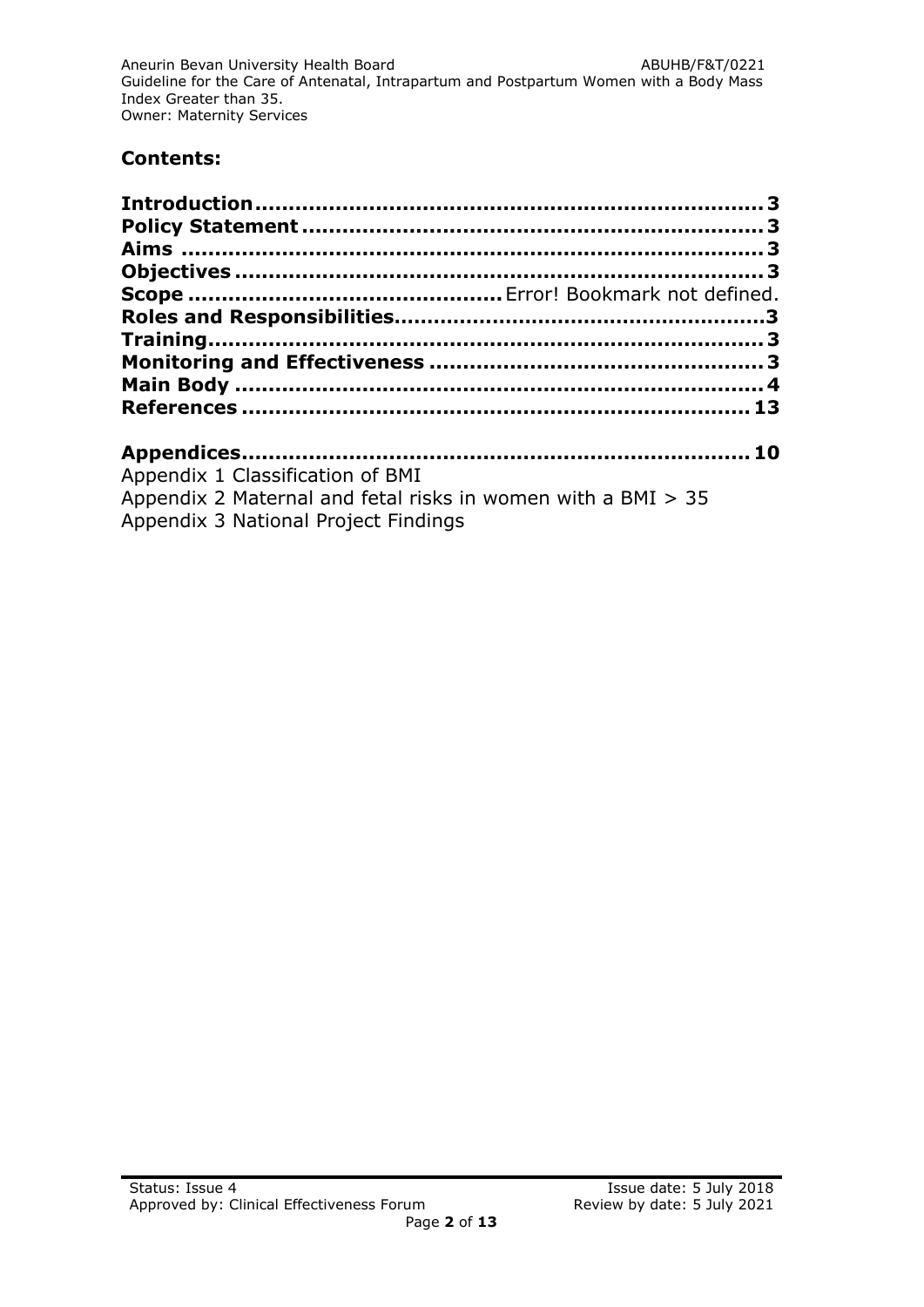#### <span id="page-2-0"></span>**Introduction**

This document should act as guideline for the management of all women with a body mass index (BMI) of 35 or greater. The views expressed in these guidelines are evidence based from NICE guidelines and MBBRACE/RCOG joint guideline and reflect professional opinion. They are designed to support safe and effective practice.

#### <span id="page-2-1"></span>**Policy Statement**

A partnership in care, which offers women the optimum opportunity for good maternal and fetal outcomes. Considering at all times the maintenance of dignity and self-esteem of the woman.

# <span id="page-2-2"></span>**Aims**

To provide support for clinical decision making in women with an increased body mass index.

#### <span id="page-2-3"></span>**Objectives**

These guidelines are designed to support safe and effective practice

#### <span id="page-2-4"></span>**Roles and Responsibilities**

Multidisciplinary communication and documentation is essential from the dietetic service, Obstetric team, Anaesthetic team, midwifery team in hospital and community and other professionals as indicated.

#### **Training**

Staff are expected to access appropriate training where provided. Mandatory annual training includes brief intervention and motivational interviewing techniques. Further training needs will be identified through appraisal and clinical supervision.

#### **Monitoring and Effectiveness**

Six monthly audits in conjunction with Welsh Government.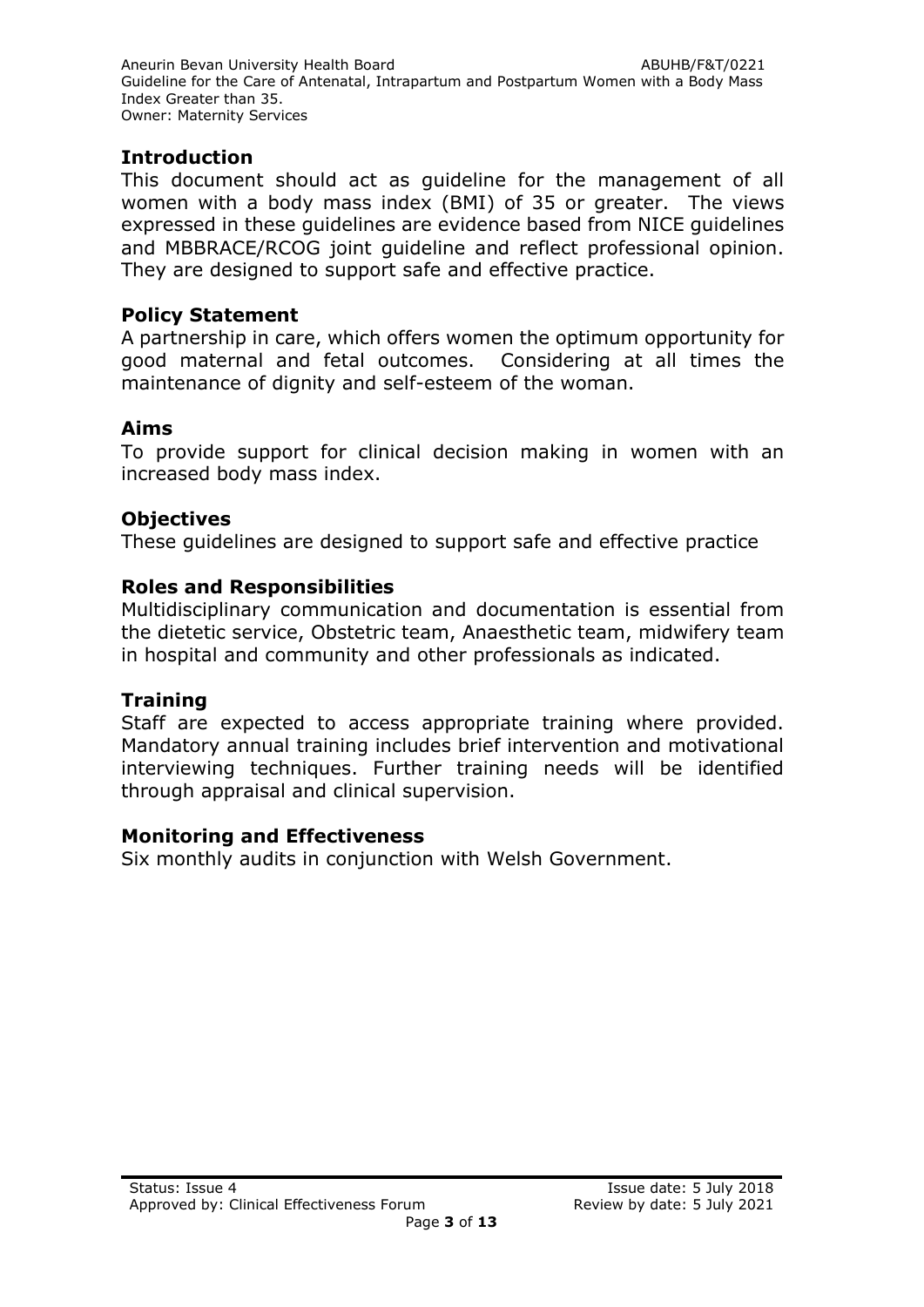# **Introduction**

Maternal obesity is one of the most commonly occurring risk factors in obstetric practice. Obesity is defined as a BMI of 30kg/m<sup>2</sup> or more at initial antenatal consultation. It is associated with multiple risks during pregnancy and has been shown to be independently associated with higher odds of dying from specific pregnancy complications. BMI is categorized into 3 classes (see appendix 1), which recognizes the continuous relationship between BMI and morbidity and mortality. Women with obesity are also at increased risk of having at least one co-morbidity diagnosed prior to and/or during pregnancy. The 2014 MBRRACE report of the Confidential Enquiries into Maternal Deaths and Morbidity 2009-2012 found that over 22% of women who died were overweight and 27% obese.

The  $8<sup>th</sup>$  CMACE report into maternal deaths in the UK, 2006 - 2008, considers risk factors in pregnancy associated with maternal obesity (see appendix 2 for further information on the risks of specific outcomes):

- Miscarriage
- Cardiac disease
- Hypertension, pre-eclampsia and eclampsia
- Dysfunctional labour
- Gestational diabetes
- Venous thromboembolism
- Caesarean delivery and increased risk of requiring general anaesthesia
- Wound infection post caesarean
- Post-partum haemorrhage
- Low breast-feeding rates
- Prolonged post-natal hospital admission (even after adjustment for mode of delivery)

Baby

- Stillbirth and neonatal death
- Admission to neonatal unit
- Fetal macrosomia or small for gestational age
- Birth trauma (including shoulder dystocia)
- Prematurity
- Congenital abnormalities

It is with the background of these risks that this guidance has been written. Should any women require additional advocacy throughout her care by the maternity service, professionals should consider advice and support of a supervisor of midwives.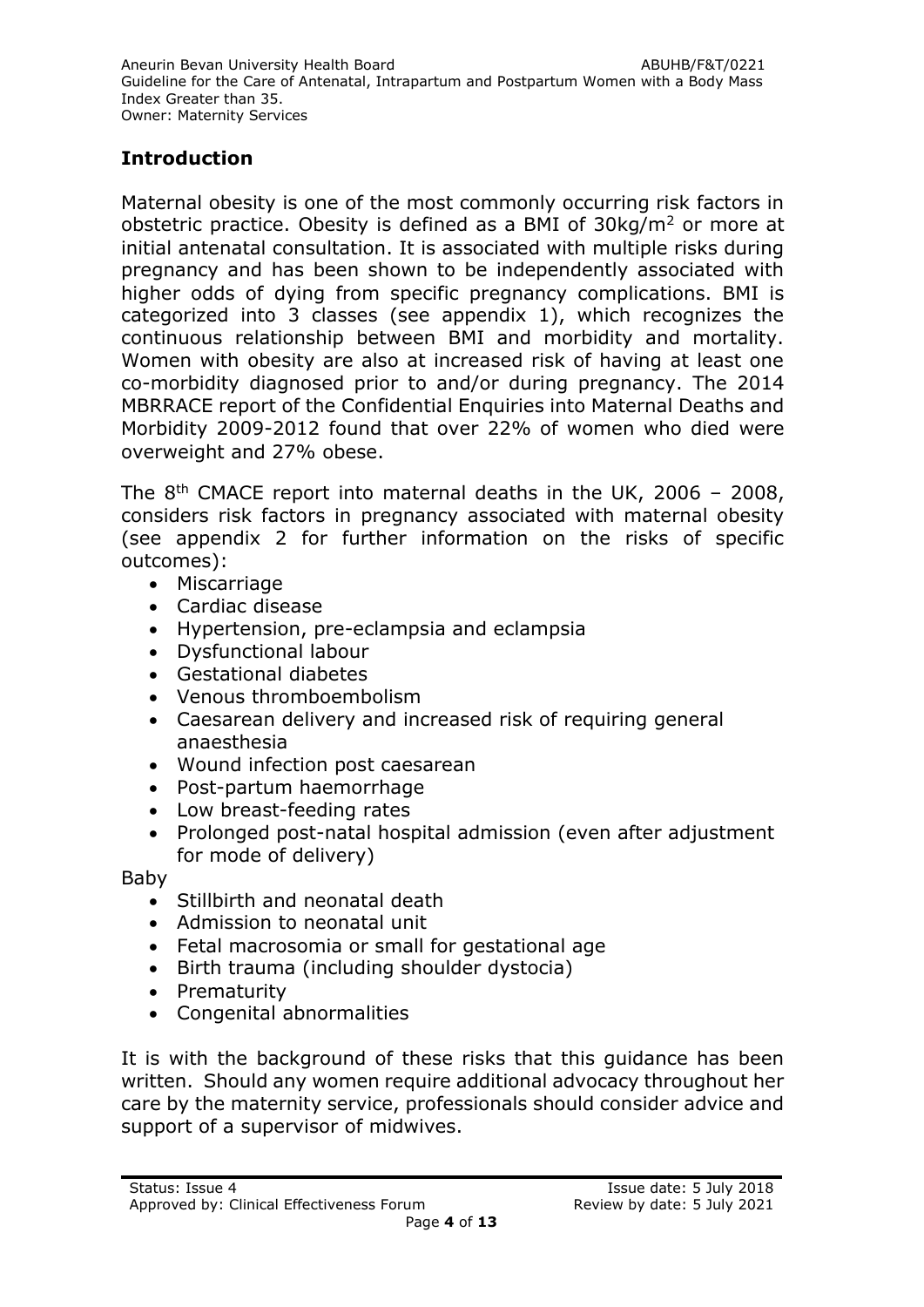#### **Pre-pregnancy**

Counselling from primary care, or secondary care if referred, for preconception counselling should include information and advice about the risks of obesity during pregnancy and childbirth. Any opportunity, as appropriate, should be used to provide women with information about the health benefits of weight loss to themselves and fetus, should they conceive.

Women with a BMI  $\geq$  30 should be advised to take 5mg folic acid and 10micrograms of vitamin D daily, starting at least 1 month preconception and continuing throughout the first trimester. This should be fully documented including dose in a woman's handheld notes.

Weight-loss support programmes should be offered involving diet and exercise. Women should be supported to aim for a realistic target of losing 5-10% of their weight. Advice should include recommendations from the NICE guidelines that women will be more likely to achieve and maintain a healthy weight before, during and after pregnancy if they:

- Base meals on starchy foods such as potatoes, bread, rice and pasta, choosing wholegrain where possible.
- Eat fibre-rich foods such as oats, beans, peas, lentils, grains, seeds, fruit and vegetables, as well as wholegrain bread and brown rice and pasta.
- Eat at least five portions of a variety of fruit and vegetables each day, in place of foods higher in fat and calories.
- Eat a low-fat diet and avoid increasing their fat and/or calorie intake.
- Eat as little as possible of fried food; drinks and confectionery high in added sugars (such as cakes, pastries and fizzy drinks); and other food high in fat and sugar (such as some take- away and fast foods).
- Eat breakfast; watch the portion size of meals and snacks, and how often they are eating.
- Make activities such as walking, cycling, swimming, aerobics and gardening part of everyday life and build activity into daily life – for example, by taking the stairs instead of the lift or taking a walk at lunchtime.
- Minimize sedentary activities, such as sitting for long periods watching television, at a computer or playing video games.
- Walk, cycle or use another mode of transport involving physical activity.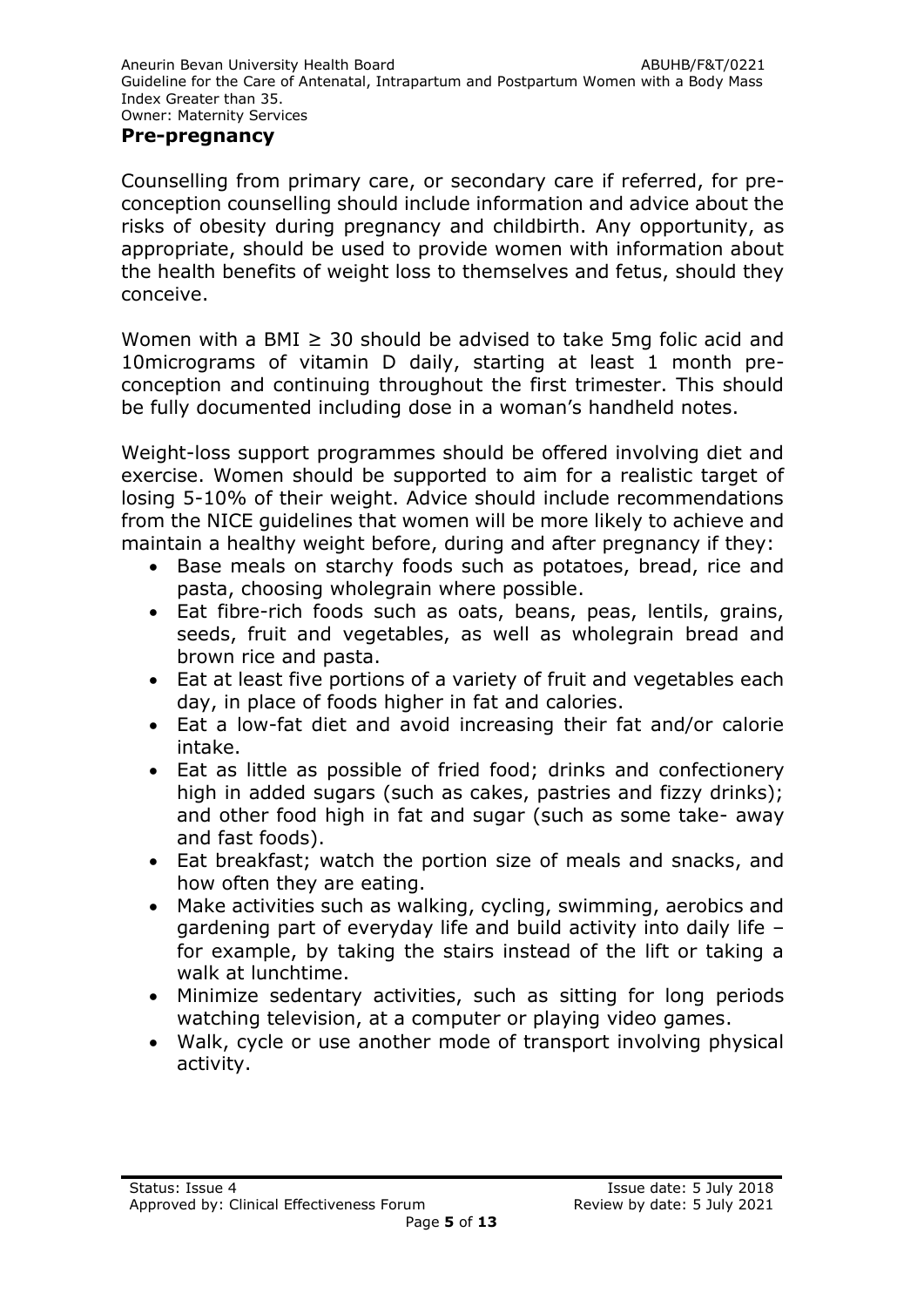#### **Ante Natal Care**

Management of women with obesity during pregnancy should be integrated into all antenatal clinics with multi-disciplinary care as needed.

When a woman refers herself to the maternity services in early pregnancy, a full risk and needs assessment should be made. This should include measurement of her height and weight in order to calculate her BMI and should be recorded in handheld notes and on electronic booking. Self-reported weights and heights should not be used as a substitute for accurate weight and BMI assessment. She should be informed of the importance of her BMI as a tool to ensure she is offered appropriate care by the maternity service. An appropriate sized arm cuff should be used for blood pressure measurements and the cuff size should be documented in the medical notes (a large BP cuff should be used if the upper arm circumference is greater than 33 cm).

All women should be provided with accurate and accessible information regarding the risks associated with obesity in pregnancy and how these risks can be minimised in a sensitive manor. Opportunities for discussion and advice from an appropriately trained professional should be provided to ensure the woman has the opportunity to engage with the services. Offer women advice on diet and exercise and referral to a dietician/appropriately trained health professional for assessment and personalised advice on health eating and how to be physically active. However, women should not be advised to diet during pregnancy but eat healthy. (Please see appendix 3 for relevant information).

Women should be advised to continue taking 5mg of folic acid daily until 12 weeks and 10micrograms of vitamin D daily throughout pregnancy and while breastfeeding. If these have not been commenced pre-conception they should be started at the earliest possible opportunity in pregnancy.

All women should be risk assessed for venous thromboembolism prophylaxis at booking and at any hospital admission. Women with a  $BMI \geq 45$  should be offered antenatal thromboprophylaxis and should have levels of factor Xa monitored (please refer to ABUHB thromboprophylaxis guidelines).

All women with a BMI > 35, or with additional risk factors, should be offered a glucose tolerance test at 28 weeks and the implications of gestational diabetes discussed. (Please see ABUHB guidelines for gestational diabetes).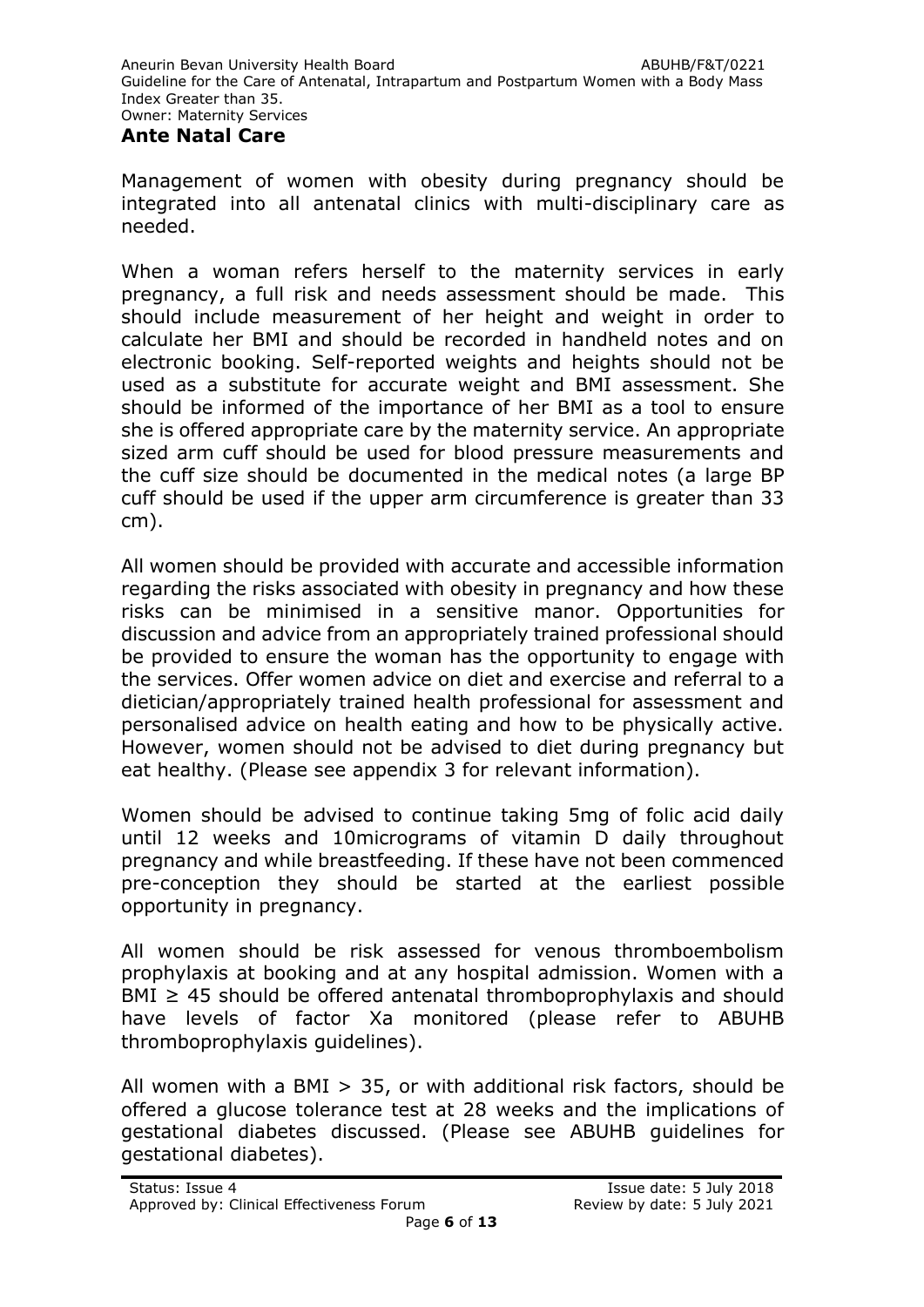Women with a BMI ≥35 additional moderate risk factor for preeclampsia should be advised to commence 75mg aspirin from 12 weeks. (Additional moderate risk factors include first pregnancy,  $\geq 10$ yrs since last baby, ≥40 yrs of age, multiple pregnancy, previous PET, family history of PET, diastolic BP ≥80mmHg at booking, proteinuria ≥ 1+ on more than one occasion or  $\geq$ 0.3g/24hrs, certain co-morbidities including anti-phospholipid antibodies, pre-existing hypertension, renal disease, diabetes. Please refer to ABUHB guidelines on hypertension in pregnancy). Women with a BMI ≥35 with one additional risk factor should have early referral in pregnancy for specialist input. Women with no additional risk factors for PET with a BMI ≥35 should have monitoring for signs and symptoms of PET.

All women with a BMI  $\geq$  35 should be referred for an obstetric appointment to discuss delivery plan and should recommend shared antenatal care and delivery within a consultant unit, which has facilities for bariatric women .

Considerations should be given to offering women with a BMI  $\geq$  35 serial ultrasound assessment of fetal size and umbilical artery doppler from 26-28 weeks gestation.

In addition to the above care, women with a BMI of ≥45 require referral to the anaesthetic service for individual clinical assessment. This must be documented in both hand held and medical records in preparation of intrapartum care (please see anaesthetic guidelines).

At every contact episode, the woman should be fully risk assessed and any changes in her management plan should be discussed with the woman and documented.

During the third trimester clinicians should consider re-measurement of maternal weight to allow appropriate plans for equipment and personnel required during labour and delivery and ensuring correct drug doses are administered.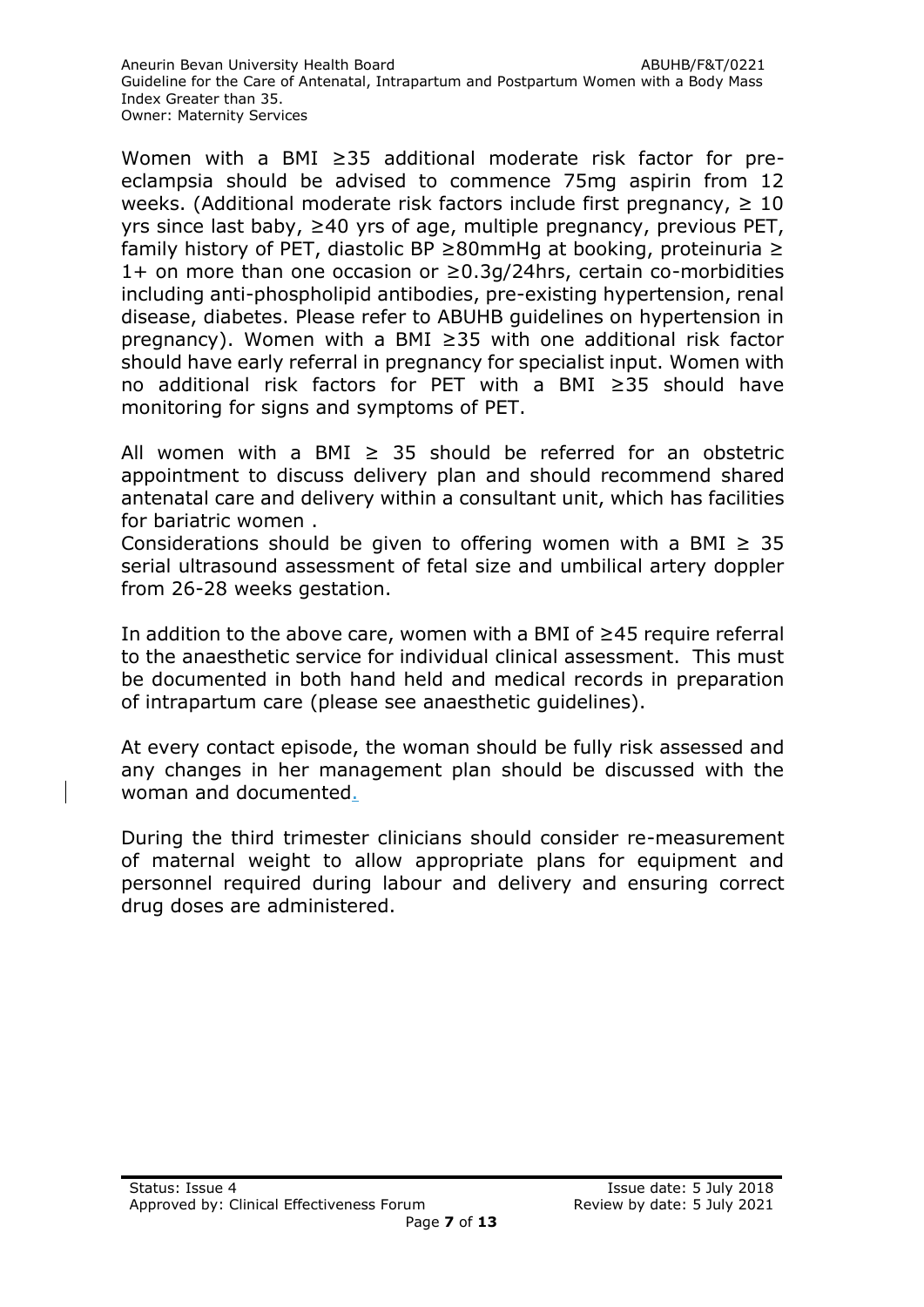#### **Intrapartum Care**

All equipment should be in place to meet the woman's bariatric requirements. Refer to the Health Board Policy for safer manual handling and handling the heavier person.

Women with a BMI  $\geq$  35 should be advised to deliver on a consultantled obstetric unit with appropriate neonatal services.

With no other obstetric or medical indications, obesity alone is not an indication for induction of labour. In addition, with no other indications a BMI of ≥50 alone is not an indication for elective caesarean delivery.

For Obstetric Unit Care:

On admission, women should be risk assessed to identify any extra staff, equipment and facilities that may be required. Obstetric and anaesthetic teams should be informed. Establish venous access early and ensure blood has been sent for a full blood count and group and save. Seek early anaesthetic involvement for the care of women with a BMI of  $\geq 40$ .

Women should receive continuous 1:1 midwifery care as per labour ward protocol. Monitoring progress of labour and fetal heart can be difficult, consider early application of fetal scalp electrode (or ST analysis) if there are difficulties with external CTG. Labour should be monitored per obstetric care protocols. All women should be offered TED stockings.

An obstetric registrar and anaesthetist should be informed and available during labour and delivery of women with a BMI of ≥40 if needed. All staff should maintain a low threshold for consultant involvement in any aspect of care.

Regardless of mode of delivery all women with a raised BMI should be encouraged to mobilise as early as practical and all women with a BMI ≥40 should be offered thromboprophylaxis as per guidelines.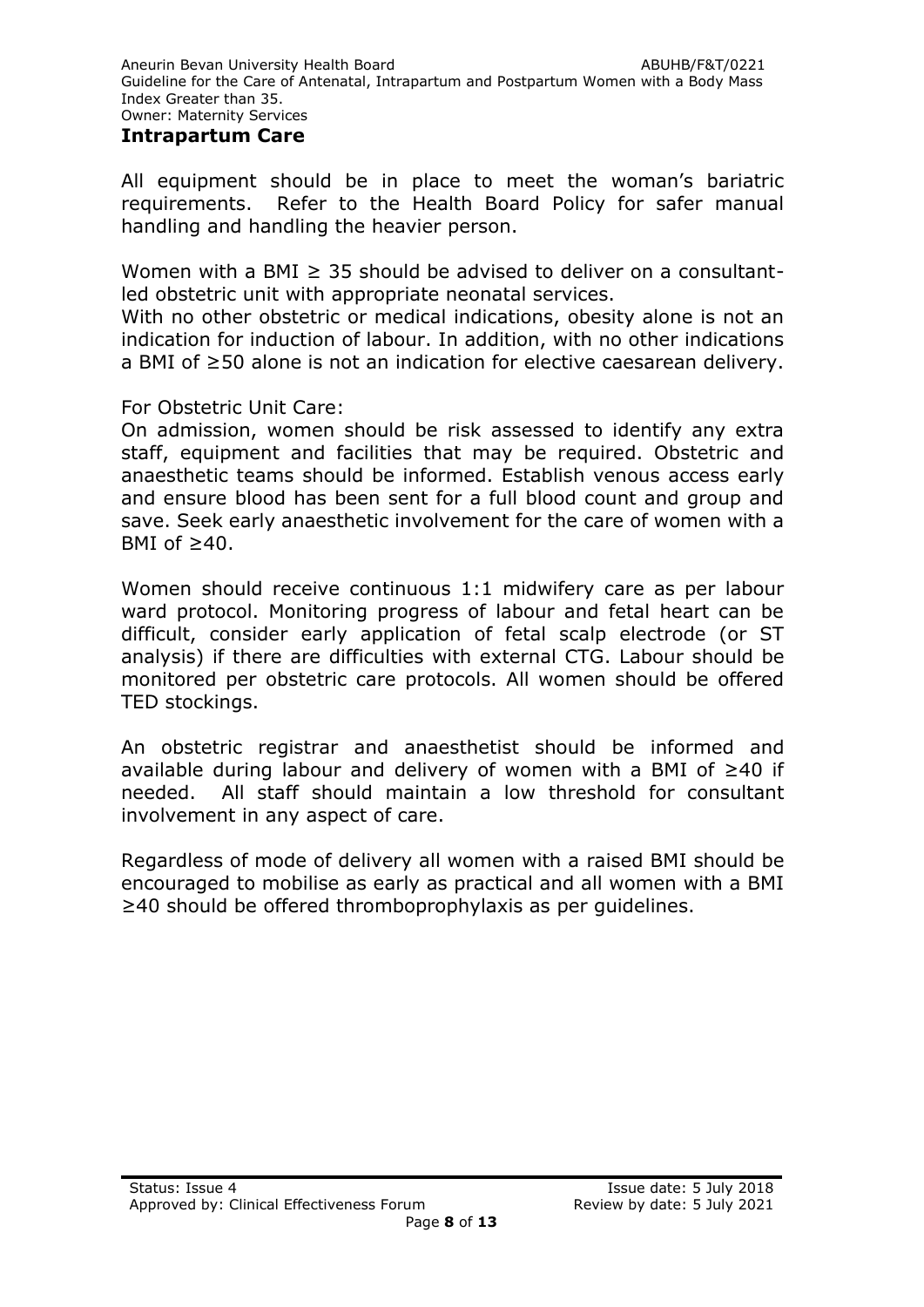#### **Post Natal Care**

Regardless of mode of delivery all women with a raised BMI should be encouraged to mobilise as early as practical and offered TED stockings for the duration of hospital stay. Venous thromboembolism prophylaxis should be offered per ABUHB guidelines. Appropriate contraceptive advice should be given, reflecting the high risk of thromboembolytic events

Women should be informed of the importance of appropriate wound care prior to discharge. They should be encouraged to check wounds regularly and present early if concerned regarding infection.

Postnatal care including physiological observations should continue in line with care in community settings guideline.

Women diagnosed with gestational diabetes should be offered a 6-week glucose tolerance test in line with ABUHB diabetes in pregnancy guidelines. They should also be advised to have regular follow-up with their GP to screen for the development of type 2 diabetes and annual screening for cardio-metabolic risk factors and be offered lifestyle and weight management advice.

Regarding weight management – women should be advised against following a calorie restrictive diet whilst breast-feeding and informed that they may require an additional 330 calories per day. Women should be advised to follow healthy diet and exercise advice and talk to their GP if they feel they need to lose weight.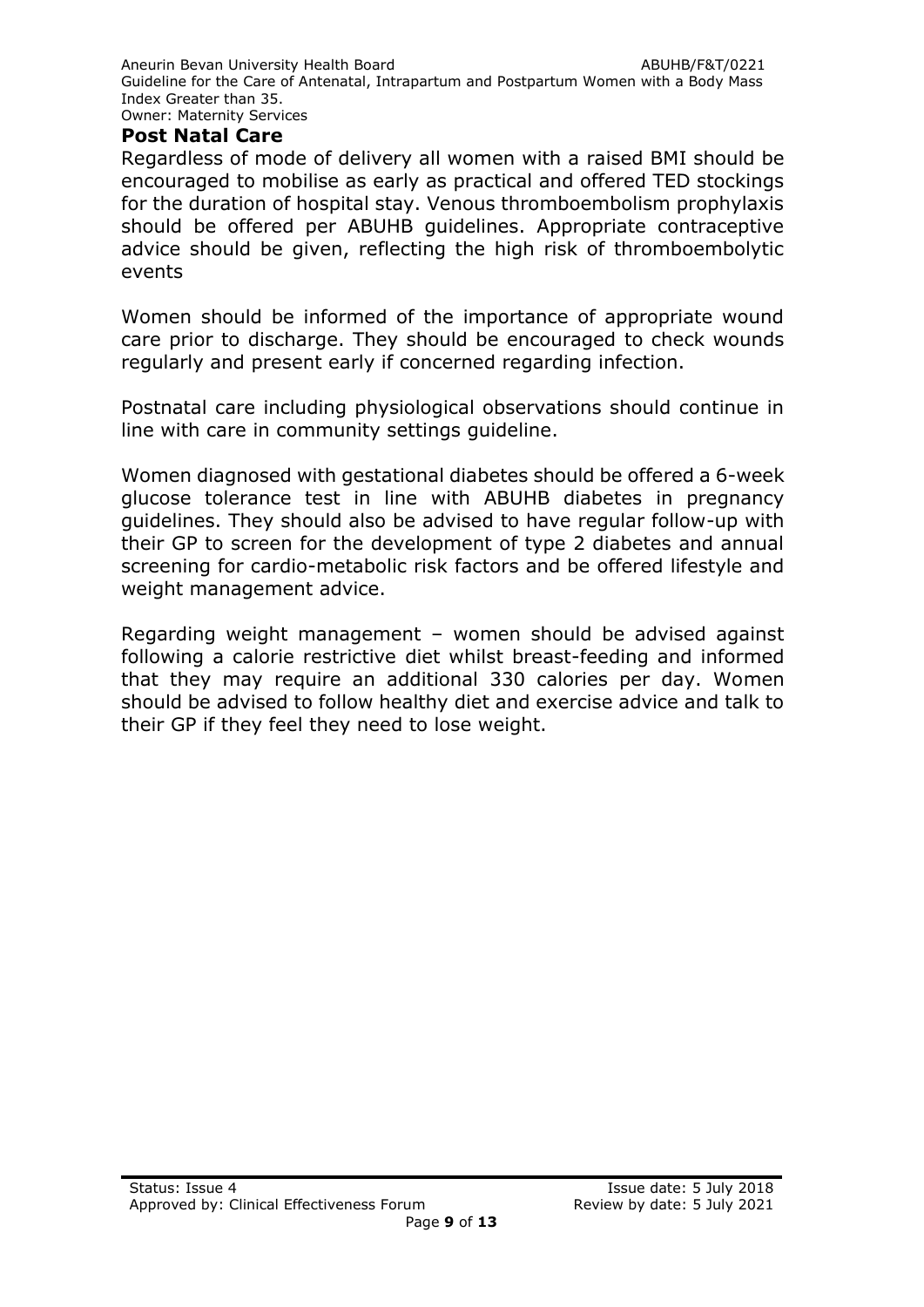# **Classification of Body Mass Index**

| Body Mass Index (kg/m <sup>2</sup> ) | <b>NICE</b> classification |
|--------------------------------------|----------------------------|
| $<$ 18.5                             | Unhealthy weight           |
| 18.5-24.9                            | Healthy weight             |
| 25.0-29.9                            | Overweight Obesity I       |
| $30.0 - 34.9$                        | Obesity II                 |
| $\geq 40$                            | Obesity III                |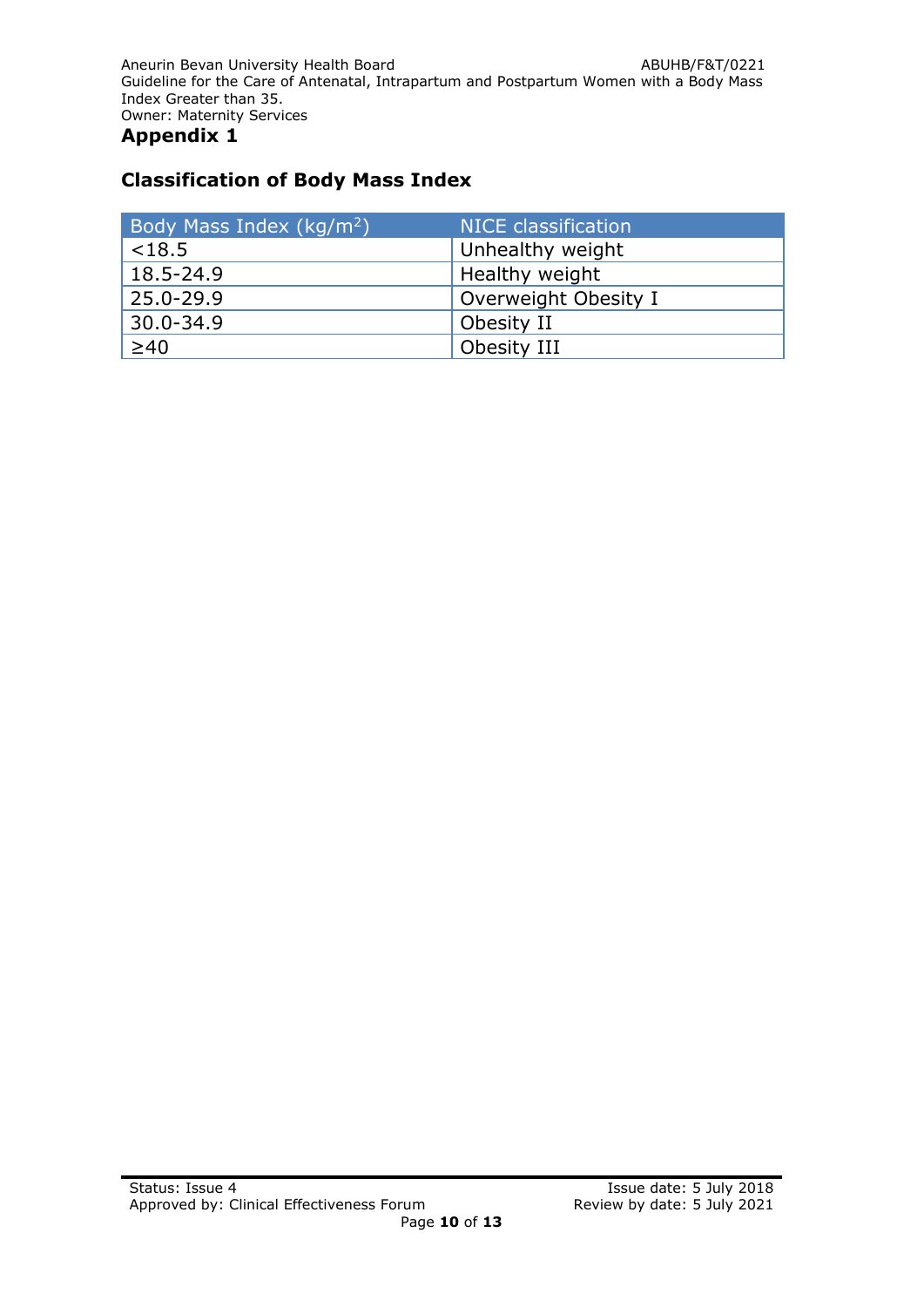**Maternal and fetal risks in women with a BMI ≥30 kg/m<sup>2</sup> compared to women with a healthy BMI. From: CMACE/RCOG Joint guideline. Management of women with obesity in pregnancy. March 2010.**

| <b>Risk</b>                               | <b>Study</b>                                                            | Pop.             | Odds ratio (95%<br><b>Confidence</b><br>Interval)*      |
|-------------------------------------------|-------------------------------------------------------------------------|------------------|---------------------------------------------------------|
| <b>Gestational diabetes</b>               | NW Thames $1989 - 97$ <sup>1</sup><br>Aberdeen $1976 - 2005^2$          | 287213<br>24241  | 3.6 [3.3-4.0] <sup>a</sup><br>$2.4$ [2.2-2.7]           |
| Hypertensive<br>disorders                 | NW Thames $1989 - 97$ <sup>1</sup><br>Aberdeen $1976 - 2005^2$          | 287213<br>24241  | $2.1[1.9-2.5]$ <sup>a</sup><br>$3.3$ [2.7-3.9]          |
| <b>Venous</b><br>thromboembolism          | Denmark $1980 - 2001$ <sup>3</sup>                                      | 71729            | $9.7$ [3.1-30.8]                                        |
| <b>Slower labour</b><br>progress 4 - 10cm | USA $1995 - 2002$ <sup>4</sup>                                          | 612              | 7 versus 5.4 hrs p<0.001                                |
| Caesarean                                 | Meta-analysis of 33 studies                                             |                  | $2.1$ [1.9-2.3]                                         |
| <b>Emergency caesarean</b>                | NW Thames $1989 - 97$ <sup>1</sup>                                      | 287213           | $1.8$ [1.7-1.9]                                         |
|                                           | Cardiff $1990 - 99$ <sup>5</sup>                                        | 8350             | $2.0$ [1.2-3.5]                                         |
| Postpartum                                | NW Thames $1989 - 97$ <sup>1</sup>                                      | 287213           | 1.4 [1.2-1.6] $^a$                                      |
| haemorrhage                               | Aberdeen $1976 - 2005^2$                                                | 24241            | $2.3$ [2.1-2.6]                                         |
| <b>Wound infection</b>                    | NW Thames $1989 - 97$ <sup>1</sup>                                      | 287213           | $2.24$ [1.91-2.64] <sup>a</sup>                         |
| <b>Birth defects</b>                      | Australia <sup>6</sup>                                                  | 11252            | 1.6 $[1.0-2.5]$                                         |
| Prematurity                               | Aberdeen 1976 - 2005<br>Australia 1998 – 2002 <sup>6</sup>              | 24241<br>11252   | $1.2$ [1.1-1.4]<br>$1.2$ [0.8-1.7]                      |
| Macrosomia                                | NW Thames $1989 - 97$ <sup>1</sup><br>Sweden $1992 - 2001$ <sup>7</sup> | 287213<br>805275 | 2.4 [2.2-2.5] $^{\text{a}}$<br>3.1 [3.0-3.3] $^{\rm b}$ |
| Shoulder dystocia                         | Sweden 1992-2001 <sup>7</sup><br>Cardiff $1990 - 99$ <sup>5</sup>       | 805275<br>8350   | 3.14 $[1.86 - 5.31]$ <sup>b</sup><br>$2.9$ [1.4-5.8]    |
| <b>Admission to NNU</b>                   | NW Thames $1989 - 97$ <sup>1</sup><br>Cardiff $1990 - 99$ <sup>5</sup>  | 287213<br>8350   | 1.3 $[1.3 - 1.4]$ <sup>a</sup><br>$1.5$ [1.1-2.3]       |
| <b>Stillbirth</b>                         | Meta-analysis of 9 studies $8$                                          |                  | $2.1$ [1.5-2.7]                                         |
| Neonatal death                            | Denmark $1989 - 96^{9}$                                                 | 24505            | $2.6$ [1.2-5.8]                                         |

 $a$  99% Confidence intervals  $b$  OR for morbidly obese  $a$  Unless otherwise stated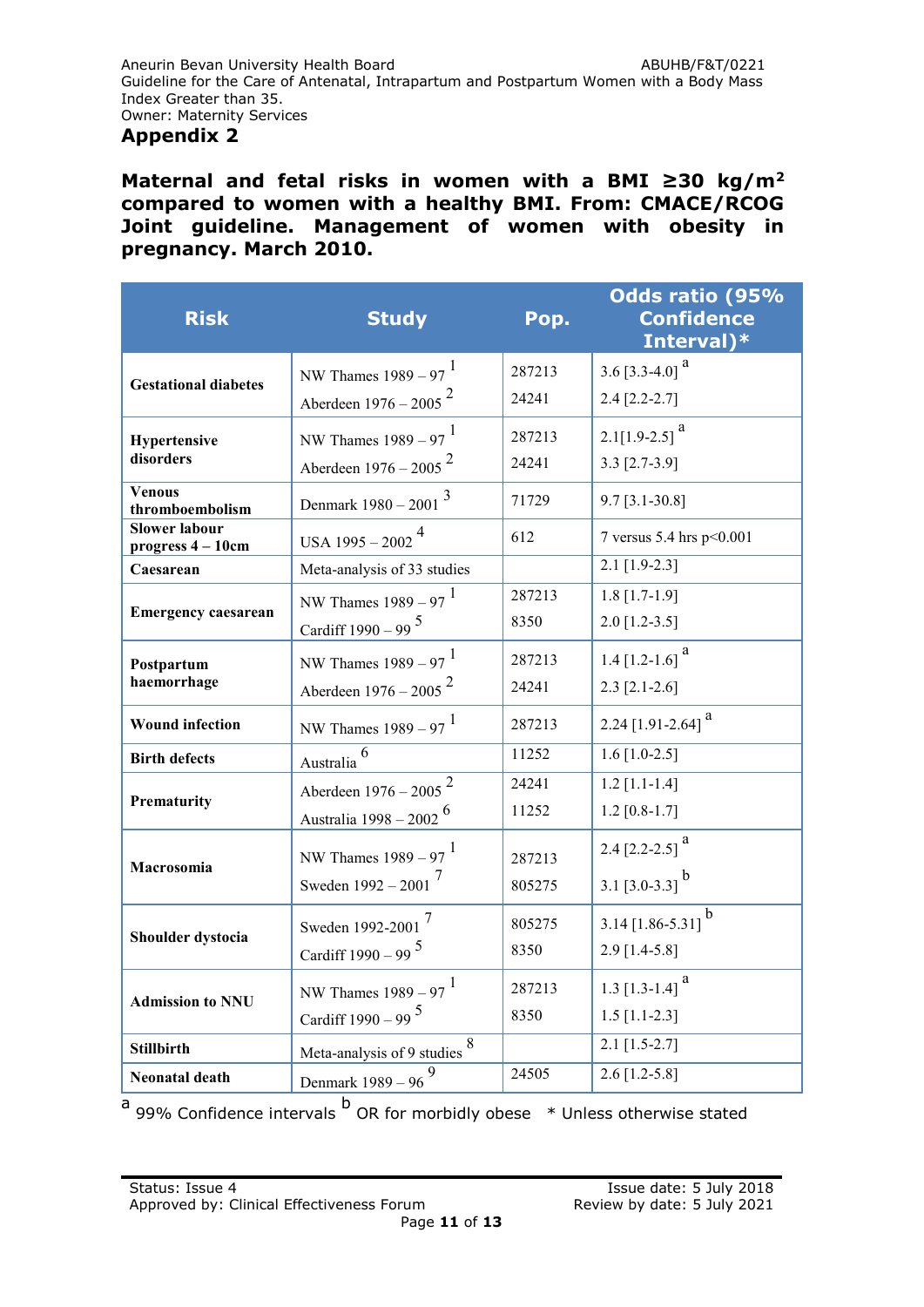# **Appendix 3**

Relevant information of risks associated with obesity in pregnancy – from maternal obesity in the UK: Findings from a national project:

- Importance of healthy eating and appropriate exercise during pregnancy for the management of weight gain
- Increased risk of hypertensive disorders, gestational diabetes and fetal macrosomia requiring an increased level of maternal and fetal monitoring
- The potential for poor ultrasound visualisation of the baby and consequent difficulties in fetal surveillance and screening for anomalies
- The increased risk of induction of labour
- The potential for intrapartum complications, including difficulty with fetal monitoring, anaesthesia and caesarean section which would require senior obstetric and anaesthetic involvement and an antenatal anaesthetic assessment, and potential for emergency caesarean
- The need to prioritise safety of the mother at all times
- The importance of breastfeeding and opportunities to receive additional breast-feeding support.

Recommendations from NICE weight management before, during and after pregnancy:

- At the earliest opportunity discuss her eating habits and how physically active she is. Find out if she has any concerns about diet and the amount of physical activity she does and try to address them.
- Advise that a healthy diet and being physically active will benefit both the woman and her unborn child during pregnancy and will also help her to achieve a healthy weight after giving birth. Advise her to seek information and advice on diet and activity from a reputable source.
- Offer practical and tailored information. This includes advice on how to use Healthy Start vouchers to increase the fruit and vegetable intake of those eligible for the Healthy Start scheme (women under 18 years and those who are receiving benefit payments).
- Dispel any myths about what and how much to eat during pregnancy. For example, advise that there is no need to 'eat for two' or to drink full-fat milk. Explain that energy needs do not change in the first 6 months of pregnancy and increase only slightly in the last 3 months (and then only by around 200 calories per day).
- Advise that moderate-intensity physical activity will not harm her or her unborn child. At least 30 minutes per day of moderate